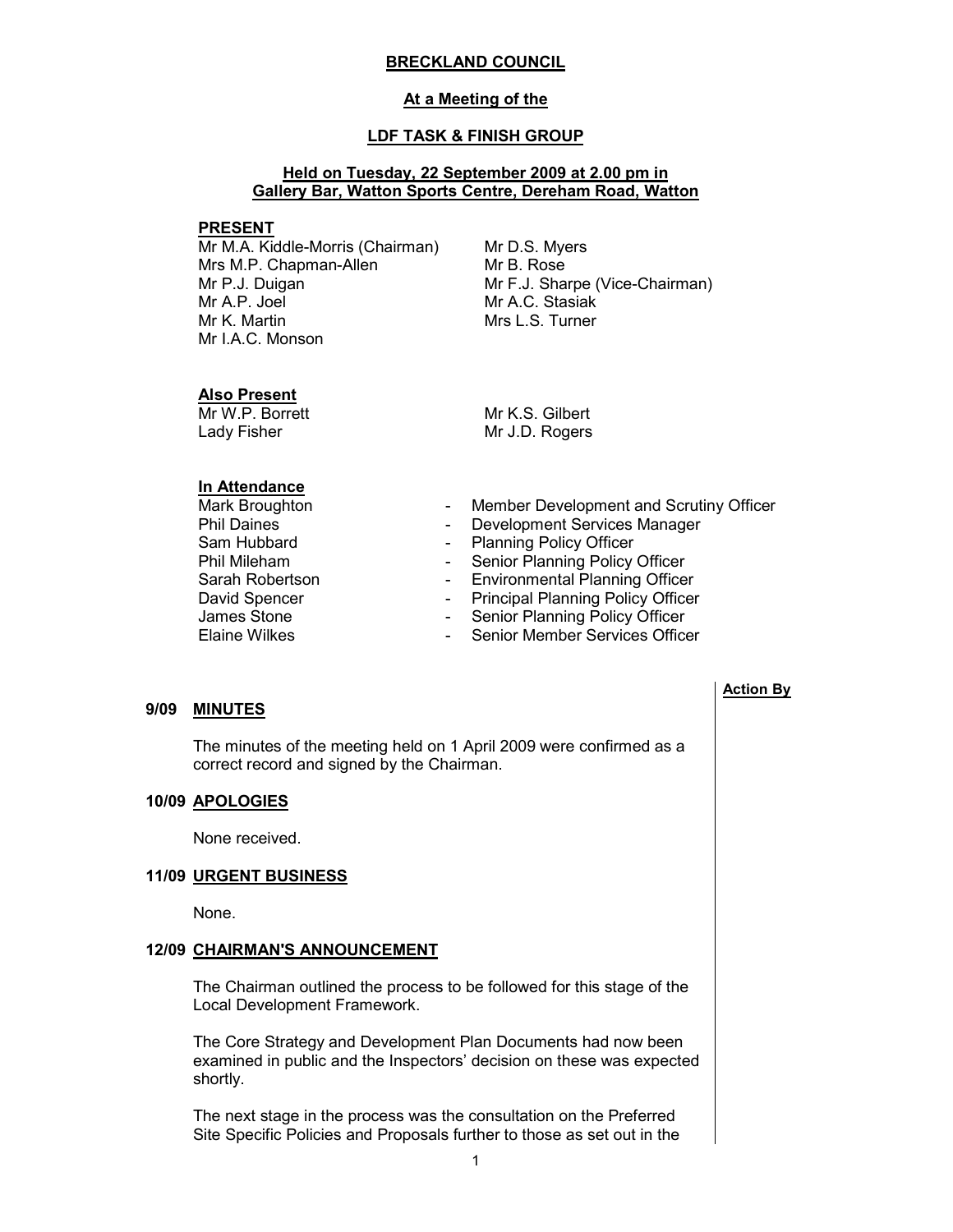| Action Bv |  |
|-----------|--|
|           |  |

Issues and Options consultation document and as supplemented by the Additional Sites Consultation document which was issued earlier this year.

From this consultation process, recommendations would be made through the Overview and Scrutiny Commission to Cabinet on the draft Preferred Options document for submission for public consultation for a period of six weeks.

Cabinet would be asked to approve the final Submission Document for a further six week consultation period prior to its examination in public.

The Task and Finish Group was charged to review the document and to make recommendations from the consultations to date.

Ward Representatives and Town and Parish Council representatives were invited to address the meeting but the process did not allow for public speaking at these meetings for reasons of time and practicality.

## 13/09 DECLARATION OF INTEREST

The following declarations were made:

- Mr. D. Myers Ward Member for Watton, personal interest as Governor of Wayland High School which has an interest in site W1 adjoining the school.
- Mr. J.D. Rogers County Councillor, personal interest as Governor of Wayland High School which has an interest in site W<sub>1</sub> adjoining the school.

## 14/09 NON-MEMBERS WISHING TO ADDRESS THE MEETING

The following Members were in attendance for agenda item 5:

- § Mr. W.P. Borrett, Executive Support Member for Planning & Regeneration
- Lady Fisher, Executive Member for Environmental Well-Being and Customer Contact and Ward Member for Harling & Heathlands.
- Mr. K.S. Gilbert, Ward Member for Watton
- Mr. J.D. Rogers, County Councillor for Watton and District Ward Member for Templar ward.
- Councillor Margaret Holmes, Mayor of Watton Town Council

31 members of the public were also present.

## 15/09 BRECKLAND LOCAL DEVELOPMENT FRAMEWORK: SITE SPECIFICS POLICIES AND PROPOSALS - PROPOSED PREFERRED SITES FOR WATTON AND EAST HARLING

 The Principal Planning Policy Officer presented the report and outlined the methodology used in the process for selecting Preferred Sites and Reasonable Alternatives.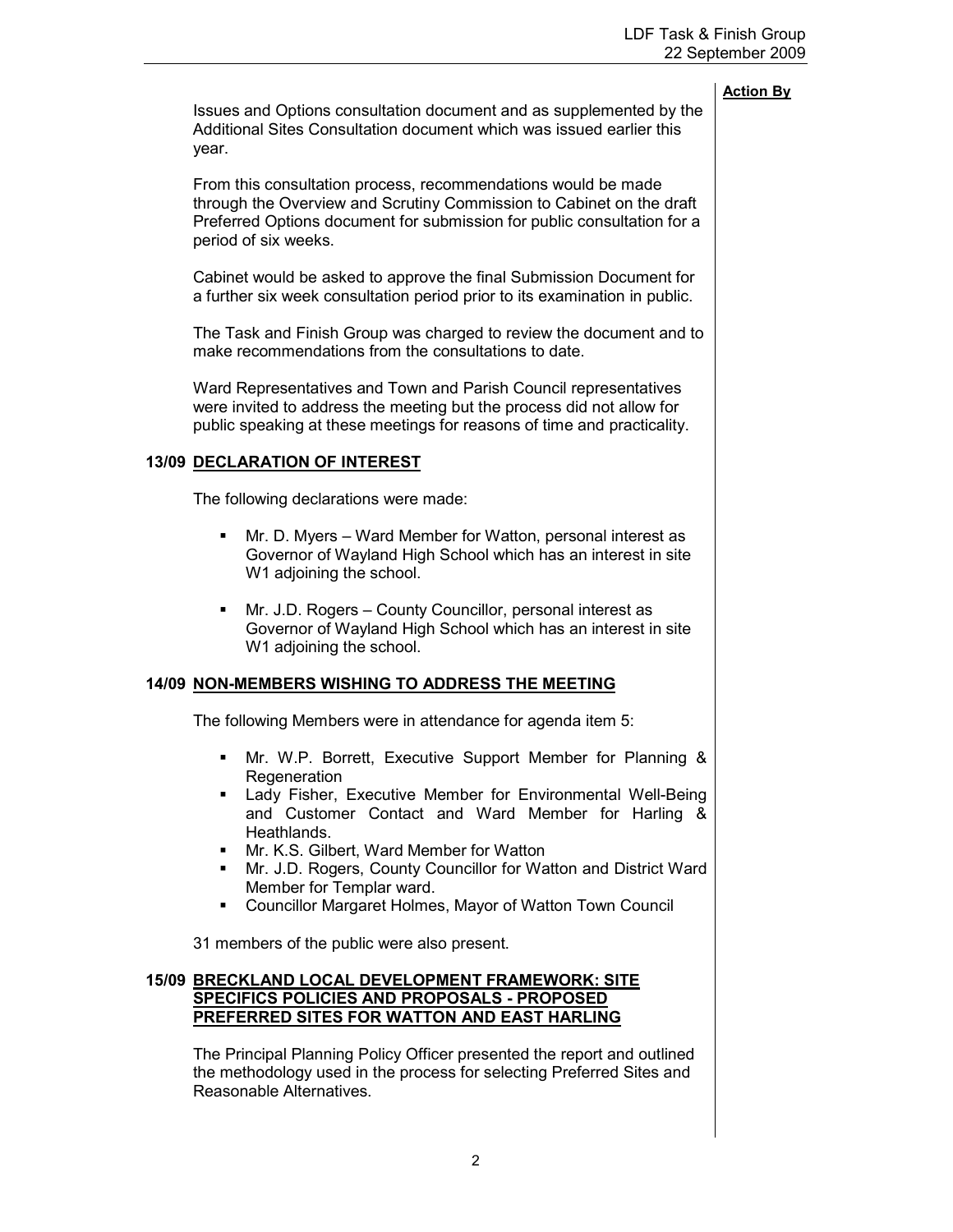# Unreasonable Sites (Appendix A)

Appendix A to the report set out those sites considered unreasonable for inclusion. These had been tested against the criteria set out in the Core Strategy or for other fundamental reasons, such as flood risk, safe highways access or other environmental considerations.

A member felt that a lot of the reasons given appeared to be subjective. The Principal Planning Policy Officer explained that the reasons for exclusion were based on detailed assessments and were informed by evidence documents such as the landscape character assessments, site visits and advice from stakeholders.

Questions were raised on the following specific sites in Appendix A and explanations were given:

• Site Ref. [104]008 – It was confirmed that the Highways Authority had looked at all sites and submitted their assessment of their suitability or otherwise. In this case, the Highways Authority considered that additional traffic gaining access on to the main road from this site was unacceptable.

A member felt the site offered good access to the town but it was explained that vehicular access to the site from the highway was not achievable and the site was not suitable for two-way traffic. The site had therefore been ruled out for those reasons.

Other suggested options to the north-east or west of the site were also explained to be unsuitable.

■ Site Ref. [104]025 – The assessment of this site to the rear of Hunters Oak as remote from the town was queried.

The Principal Planning Policy Officer advised that the initial Highways Authority advice indicated that access would be a problem. However, on further review, it was now felt the site could be recommended for inclusion as a Reasonable Alternative provided access could be obtained through the existing residential development. There were also other landscape issues affecting the site that would need to be resolved.

#### **Conclusion**

Subject to a review of site ref. [104]025 – Land to rear of Hunters Oak for possible inclusion as a Reasonable Alternative, the list of Unreasonable Sites, as contained in Appendix A, is endorsed.

The Task and Finish Group then proceeded with an examination of the proposed allocations for preferred and reasonable alternative sites as follows (site references in brackets are those used in the Issues and Options and Additional Sites Consultation documents). Details of each site are as contained in the appendices to the report: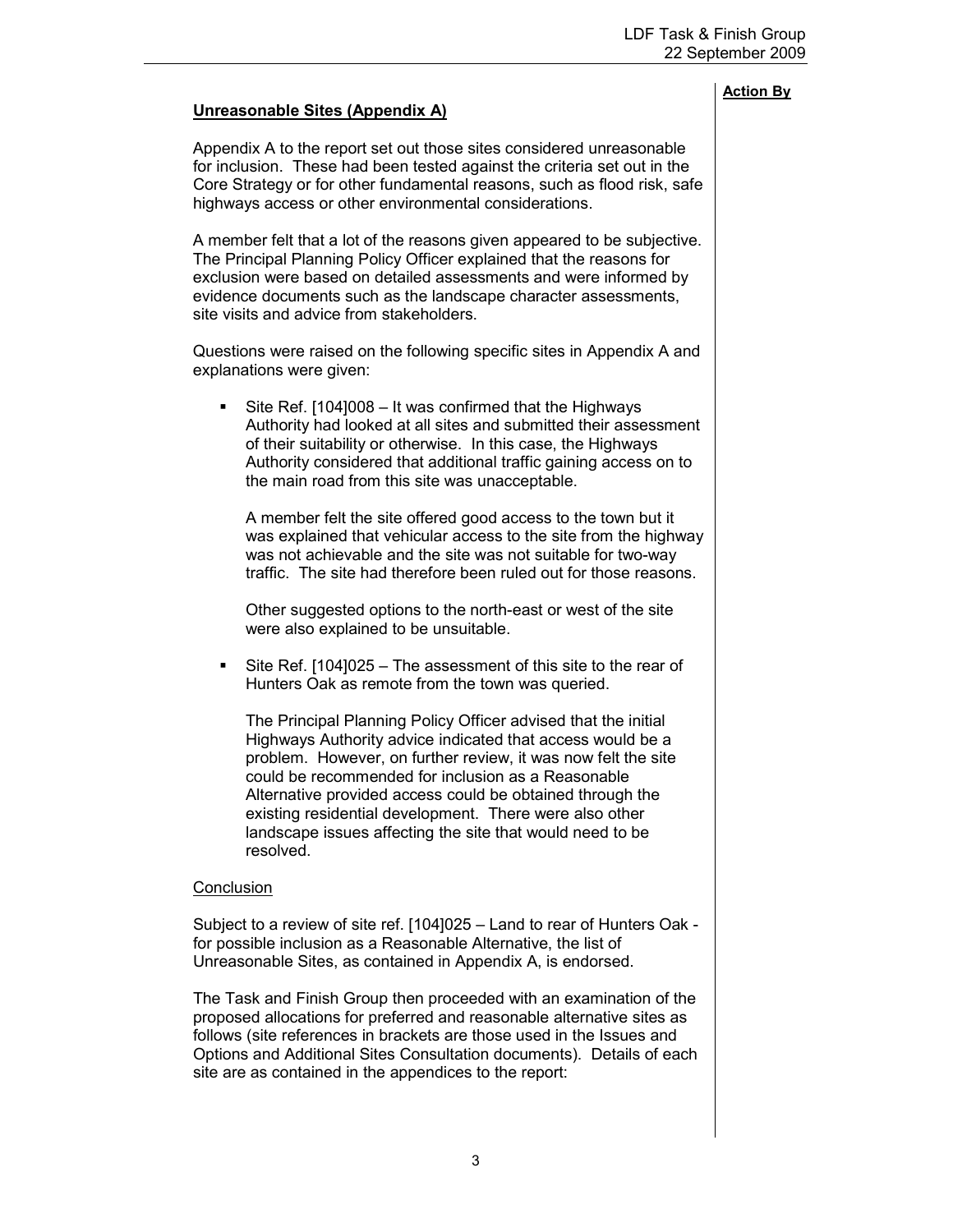# Preferred Allocations in Watton (Appendix B)

## Site W.1 (104/100): Land to west of A1075 and adjacent Wayland High **School**

Mr. Gilbert, Ward Member, felt this site could be supported provided it could provide vehicular access to the High School. This would benefit the area generally and would give a planning gain by relieving congestion on Merton Road serving the High School and would also help to meet future growth in the town. A pedestrian access on its own would not suffice. The provision of a vehicular access would additionally alleviate traffic problems along Merton Road and give an emergency access route to the Wick Farm Estate.

Mr. Rogers, County Councillor, proposed that site W1 should be substituted with the Reasonable Alternative site W6 (land to the south of the preferred site). The reason for this was that the landowner was willing to give seven acres to the School which would enable all traffic into the High School from the Thetford Road and relieve traffic on Merton Road. This would be a significant planning gain. This would also enable expansion of the school without the need to take land from the sports ground. This proposition was supported by the members of Watton Town Council, Norfolk County Council and local residents.

In relation to the area at Town Green Road, Mr. Rogers also suggested that if there was some development in that area, it would provide an opportunity to make provision for the necessary enlargement of the cemetery.

The Principal Planning Policy Officer advised that site W1 was originally identified for 100 homes with access from the A1075, including cycleway provision. However, in the light of comments received, the officers would review this site and the alternative W6 and seek further advice from the Highways Authority for report back to a future meeting for further consideration with a view to these two sites being amalgamated.

So far as cemetery land provision was concerned, it was explained that where a Town Council had reported a need to identify land, this had been fed into the LDF process but the onus was on Town Councils to find suitable sites.

Mrs. Holmes for Watton Town Council advised that a site had been identified adjacent to the existing cemetery to extend the site. There was a urgent need for this and this had been included in their submission.

In relation to site W1, the Town Council was also concerned at the junction at Barn Ruche, bearing in mind the access issues along the Merton Road and the need for urgent improvements. The Planning Policy Officer explained that this had been taken into account and the access would be sited away from the A1075 junction.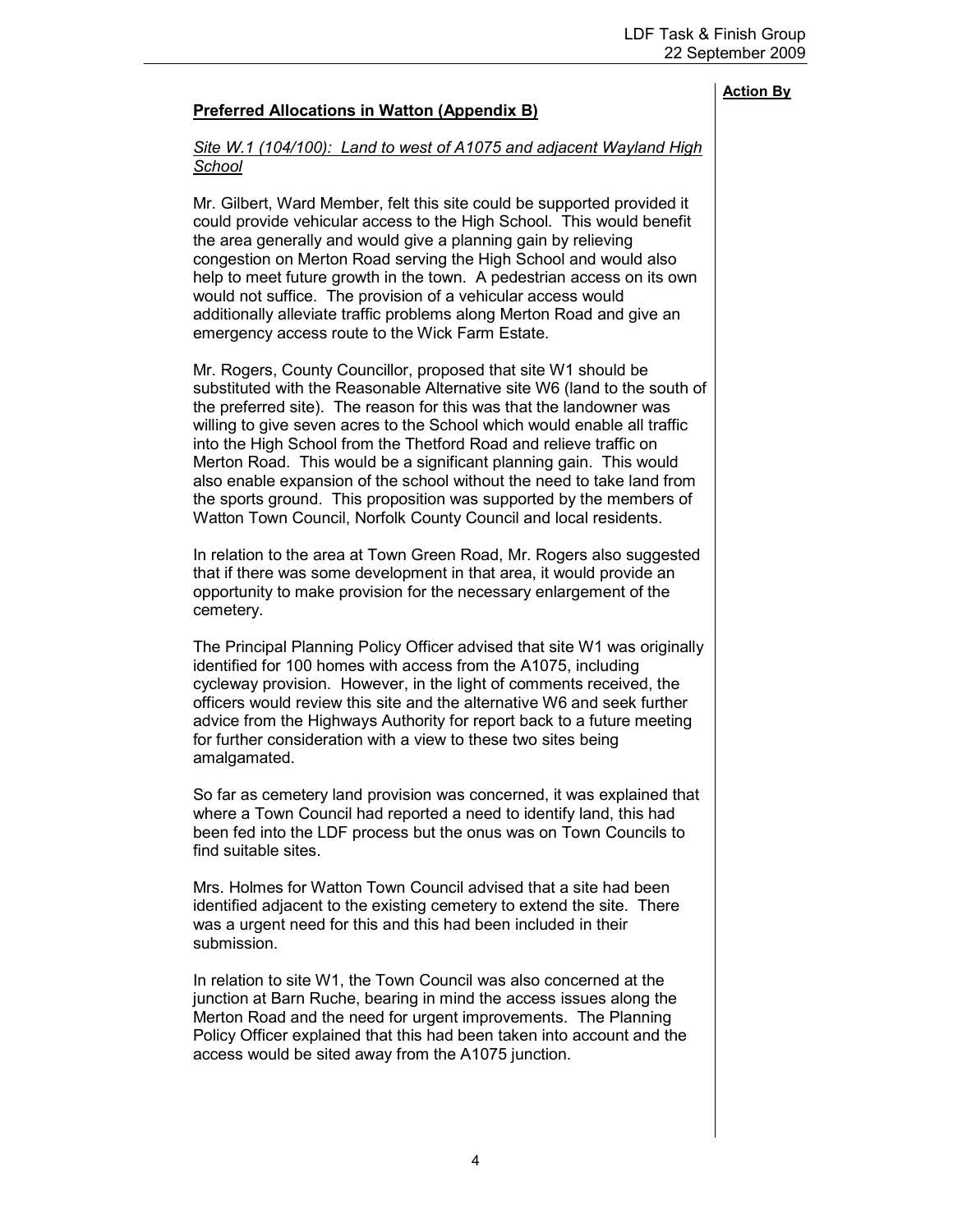|                                                                                                                                                                      |                                                                                                                                                                                                         | <b>Action By</b> |  |
|----------------------------------------------------------------------------------------------------------------------------------------------------------------------|---------------------------------------------------------------------------------------------------------------------------------------------------------------------------------------------------------|------------------|--|
| Officers' Mess)                                                                                                                                                      | Sites W2a, W2b and W3 - Land to south of Norwich Road (Former RAF                                                                                                                                       |                  |  |
|                                                                                                                                                                      | It was confirmed that the eastern section of site W3 lay in the parish of<br>Carbrooke and that the area of open space was equivalent to that of the<br>former Radar Site.                              |                  |  |
|                                                                                                                                                                      | Mr. Gilbert expressed support for the area allocated for open space as it<br>would cater both to the town and Carbrooke.                                                                                |                  |  |
| In answer to a question, it was confirmed that employment was catered<br>for in an allocation of land near to site W2a and also on the RAF Watton<br>technical site. |                                                                                                                                                                                                         |                  |  |
| Green                                                                                                                                                                | Site W4 [104/026) – Land to north of Norwich Road and south of Watton                                                                                                                                   |                  |  |
|                                                                                                                                                                      | It was confirmed that the trees on the site would not need special<br>protection as they formed a natural boundary to the site.                                                                         |                  |  |
|                                                                                                                                                                      | Site W5 (104/005) - Land adjacent to Swaffham Road                                                                                                                                                      |                  |  |
|                                                                                                                                                                      | The hedgerow along Swaffham Road and to the north-eastern area of<br>the site would be protected as far as possible.                                                                                    |                  |  |
|                                                                                                                                                                      | A footway to Swaffham Road and pedestrian access to Three Post<br>Road would be created.                                                                                                                |                  |  |
|                                                                                                                                                                      | Mr. Gilbert was concerned to ensure that there should be no vehicular<br>access across Three Post Road which was a designated bridleway.                                                                |                  |  |
| Conclusion                                                                                                                                                           |                                                                                                                                                                                                         |                  |  |
| (a)                                                                                                                                                                  | To look at amalgamating sites W1 and W6 as a larger<br>preferred option site for further consideration in the light of a<br>report back by the officers to a future meeting.                            |                  |  |
| (b)                                                                                                                                                                  | Subject to (a) above, the preferred sites allocation for Watton<br>are endorsed.                                                                                                                        |                  |  |
|                                                                                                                                                                      | <b>Reasonable Alternative Options in Watton</b>                                                                                                                                                         |                  |  |
|                                                                                                                                                                      | <u>Site W6 – Residential allocation of land to the south of the preferred site</u><br>adjacent Wayland High School and the A1075                                                                        |                  |  |
|                                                                                                                                                                      | This site forms a southerly extension to preferred site W1 and, as<br>discussed above, it was proposed to review this site for possible<br>amalgamation with site W1 as a larger preferred option site. |                  |  |
| Site W7 (104/004) – Residential allocation of land to the north of Merton<br>Road and adjacent to Watton Medical Centre                                              |                                                                                                                                                                                                         |                  |  |
|                                                                                                                                                                      | Mr. Gilbert felt that this development of this site would necessitate a<br>widening of Merton Road but he felt it was a preferred option for open<br>space provision.                                   |                  |  |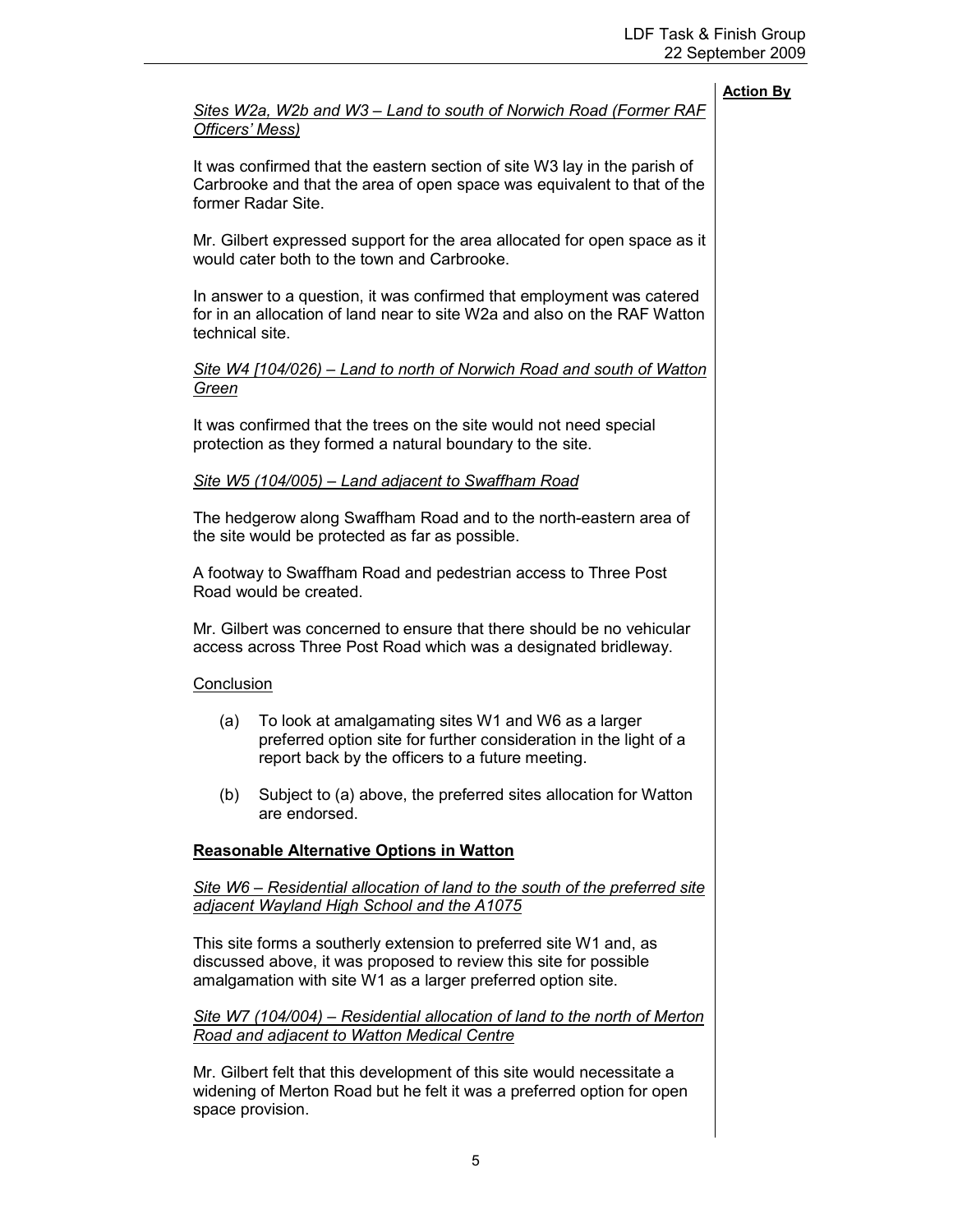# It was confirmed the preferred option was for open space use of this site but delivery was the key issue. The Development Services Manager pointed out that if provision was to be made for such open space sites, Members would need to consider how the Council could deliver them if they were not offered by the landowner. A Member suggested part of this site could offer a useful and needed car parking area for the town. The Chairman advised that the Parking Task and Finish Group were looking at the issue of parking in the District. It was noted by another Member that this site was in multiple ownership, which could be problematical if the site was to be taken forward. It was explained that this was one of the reasons why this site had not been identified as a preferred option. The site's inclusion as a Reasonable Alternative was due to its location. Mrs. Holmes highlighted that access would be onto Merton Road which suffered from congestion and that there was little parking provision in the area. However, she felt a mixed development providing valuable open space for the town could be a good investment for the town.

## Site W8 (104/103) – Residential allocation of land to the north of Norwich Road

Mr. Gilbert suggested that this site could offer an alternative area for development of lesser density so as to provide for demand for larger houses. Such an option would not require as large a vehicular access as for a high density development.

It was replied that site W4 at Watton Green provided for lower density development and the Core Strategy policies provided for mixed developments, so that there were provisions for larger houses in the area.

## Site W9 (104/024 and 030) – Residential allocation of land to the east of the A1075

It was confirmed that development would not be permitted on the identified flood zone areas forming part of this site and there would need to be some mitigation measures. A Member commented that the Environment Agency might redraw the flood zone area in the light of the flooding that occurred in the town earlier this year.

A question was raised as to why this site was included and not the adjacent site, which had been excluded on drainage grounds, since both sites shared the same drainage ditch.

It was also asked why access could not be obtained to the west of the site rather than the south. It was explained that the Highways Authority view was that it would put the access too close to a bend.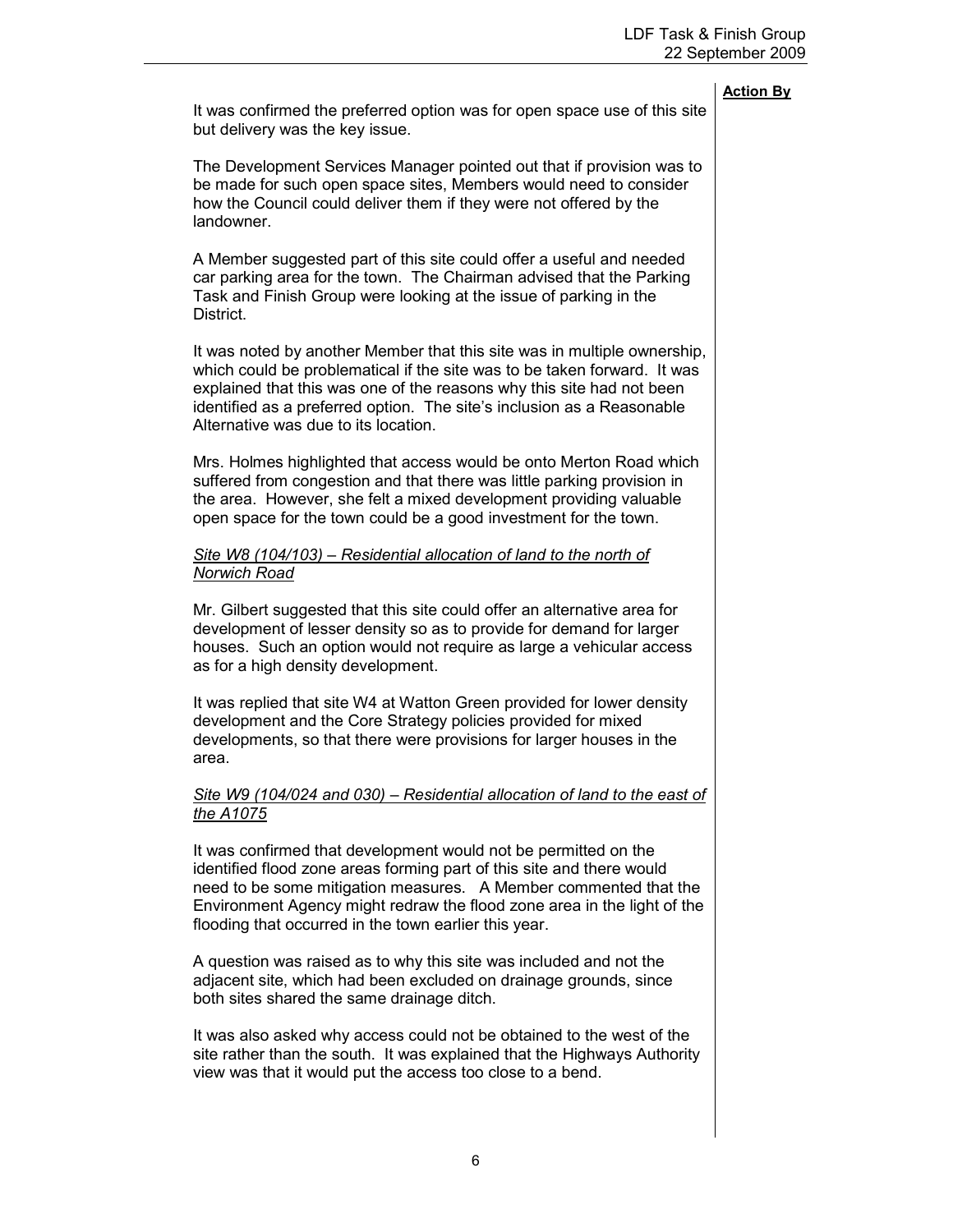In concluding the discussion on this site, the view was taken that this site had too many constraints to make it a viable reasonable alternative and that it should be withdrawn.

### Site W10 (104/001, 006 & 023) – Residential allocation of land between Hunters Oak and Blenheim Way

In answer to a question about the quality of the trees on this site, it was explained that the advice of the Council's Tree Officer had been taken as to their value, although the photographs did not show them in detail. However, more detailed information on them would be submitted at the Development Control level when considering any planning application.

A Member thought the inclusion of the site would help to straighten out the settlement boundary and that two viable accesses seemed possible to the site.

One possible issue raised was that of the drainage route.

#### **Conclusion**

Subject to the withdrawal of site W9 (land to the east of the A1075), the sites identified as Reasonable Alternative Options for Watton are endorsed.

## Preferred Allocations in Harling (Appendix C)

## Site H1 (042/012) – Land to the north of Kenninghall Road, adjacent East Harling Primary School

It was proposed to extend the area of H1 to incorporate the existing mature hedgerow as the boundary to the site.

Concerns about this site raised by Members included:

- **The over-concentration of development in a single location of** the village
- The need to allow room for the primary school to expand over time
- The highway was a fast road and would need traffic calming measures
- § Was there sufficient drainage capacity
- A preference to see development spread more evenly across the village
- Too high a density

It was explained that the density of development would be higher along the highway, falling to a lower density behind this, with landscaping to the northern boundary to soften the area.

The views of the Education Authority were awaited.

If the development was reduced to 20 units as being suggested this would have the effect of losing on-site play provision, reducing the amount and type of affordable housing that could be provided, along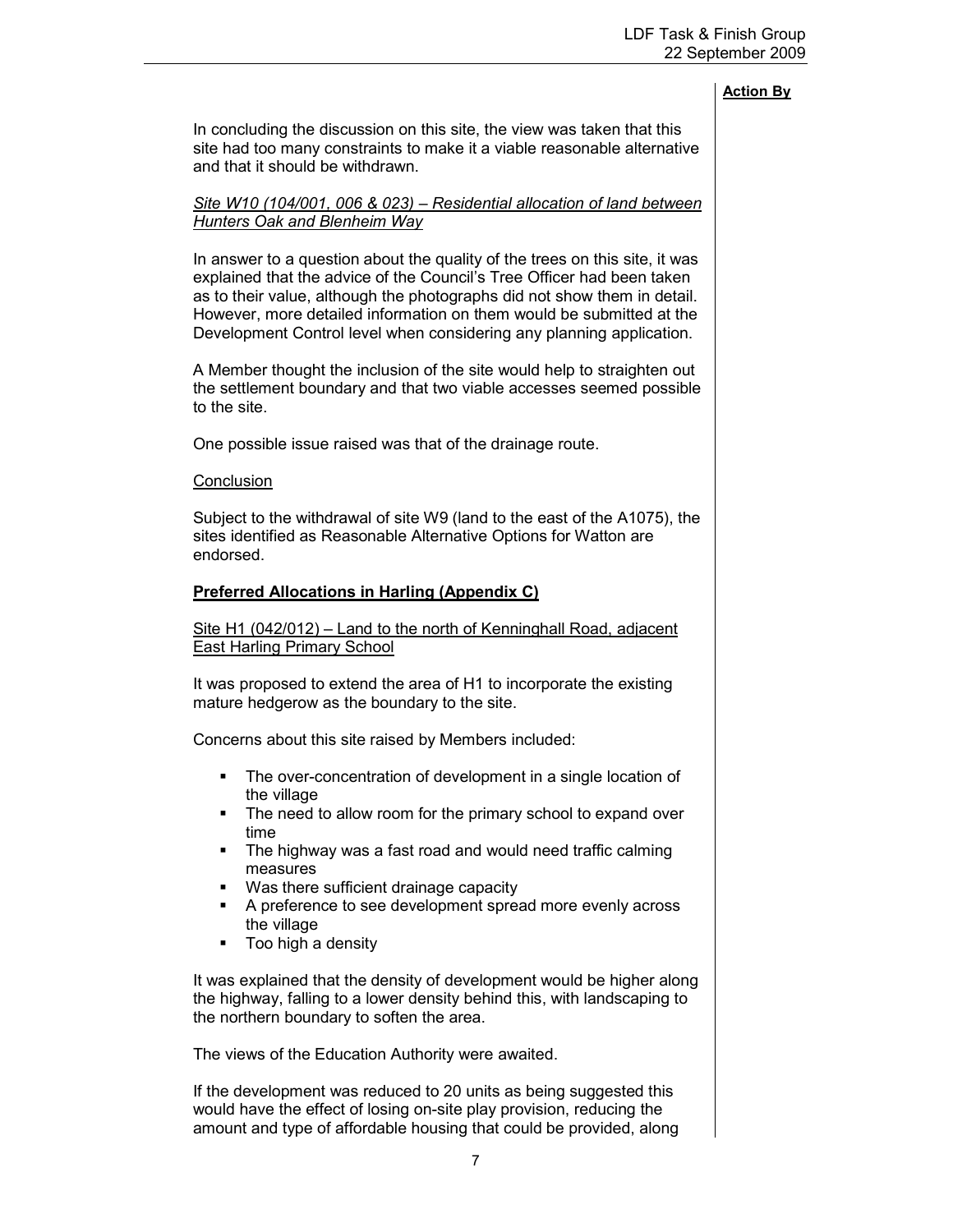|                                                                                                                                                                                                                                                                                                                                                                                           | <b>Action By</b> |
|-------------------------------------------------------------------------------------------------------------------------------------------------------------------------------------------------------------------------------------------------------------------------------------------------------------------------------------------------------------------------------------------|------------------|
| with other infrastructure and support that development of the site would<br>offer in the way of wider benefits to Harling.                                                                                                                                                                                                                                                                |                  |
| Additionally, if the school did need to expand, there was an option to<br>move the site further to the north and east to allow for that.                                                                                                                                                                                                                                                  |                  |
| A Member reiterated his concern about the impact of large blocks of<br>development in the villages on the character and integrity of the village<br>and preferred to see a policy supporting smaller development lots in the<br>villages.                                                                                                                                                 |                  |
| A question was raised as to whether there were different planning<br>mechanisms for a developer with a large single site or several smaller<br>plots for the same benefits to be obtained.                                                                                                                                                                                                |                  |
| The Development Services Manager explained that it depended on the<br>planning application. All applications were considered individually.<br>Development of a single large site could take place in stages,<br>dependent on the housing market. Members had to take account of<br>policy and what the release of the land would deliver to the community<br>compared to smaller parcels. |                  |
| A member commented that if the number of units was spread across<br>smaller parcels, affordable housing units would be lost. She also asked<br>whether any views had been received from the Parish Council and the<br>reply was no.                                                                                                                                                       |                  |
| A member asked about the impact on the affordable housing provision<br>from a decision made at the previous day's Development Control<br>Committee if the application went to appeal and won. The Development<br>Services Manager replied that it depended on the timing of any appeal<br>decision and the submission of the Preferred Options documents.                                 |                  |
| The Principal Planning Policy Officer advised that in regard to affordable<br>housing provision policy in the Core Strategy (i.e. sites of five or more<br>units at 40% affordable housing provision), the Inspector's decision was<br>awaited                                                                                                                                            |                  |
| When looking at small scale developments, the type and scope of<br>affordable homes becomes more limited. There was more scope to<br>negotiate for a range and mix of house types on larger sites.                                                                                                                                                                                        |                  |
| Another member was concerned that the school could become<br>landlocked and also commented that he would prefer to see the housing<br>spread over a number of smaller sites through the village.                                                                                                                                                                                          |                  |
| It was pointed out that if the number of dwellings on the site was<br>reduced, the development would not be viable enough to fund the<br>necessary highway improvements.                                                                                                                                                                                                                  |                  |
| Further options either to reduce the number of dwellings on the site<br>and/or to move the site to accommodate land for the school to expand<br>were put forward by Members.                                                                                                                                                                                                              |                  |
|                                                                                                                                                                                                                                                                                                                                                                                           |                  |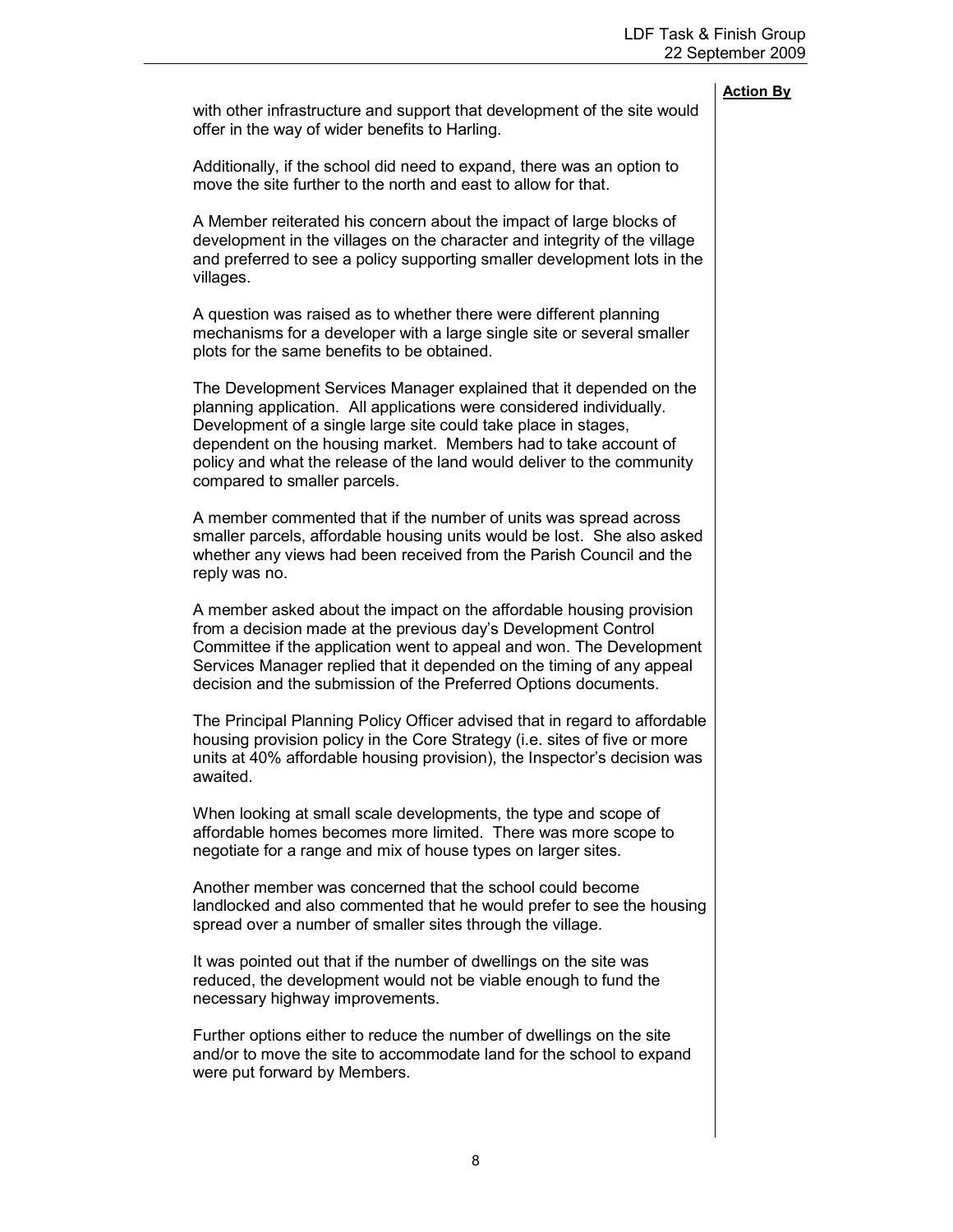A proposal was put for consideration of this single preferred site allocation be deferred pending a report back in the light of the response from the Education Authority as to future needs of the primary school.

If the report back on site H1 concluded that it was unacceptable, it was proposed that consideration should then be given to replacing it with a reasonable alternative option site.

#### Reasonable Alternative Options for Harling

Site H2 (042/015) – Residential allocation of land at junction of Garboldisham Road and Lopham Road

Lady Fisher, Ward Member, advised that there was little Parish Council support for this site.

A Member added that he considered this site would extend the village in an unacceptable way.

Site H3 (042/016-010) – Residential allocation of land adjacent to Lopham Road, on the eastern boundary of Harling

In answer to a question, it was noted that the neighbouring business park would comprise mixed uses, which would have minimal impact on residential development.

#### Site H4 (042/003) – Residential allocation of land west of the Glebe

Lady Fisher advised that not all of the site was boggy land and if properly managed the site could be developed and would not impact on the loss of agricultural land. She felt the top corner of the site would be suitable for a modest development.

A member asked for details of the landowner to be included in the site assessment on page 36 (Appendix D).

Site H5 (042/004) – Residential allocation of land west of the Glebe

Lady Fisher felt this site could be suitable for modest development and that it related well to the village.

A member questioned the proximity of the site to infrastructure and access.

The Principal Planning Policy Officer replied that this was an issue affecting all developments in Harling. The recommended view was that a single larger site offered the opportunity to overcome such constraints.

A Member put the view that, bearing in mind the Parish supported this site, he felt it could proceed in conjunction with another.

A question was raised about the relationship of the proposed sites to employment areas. The main employment area was to the north of the village at Roudham but all the proposed development sites were to the south.